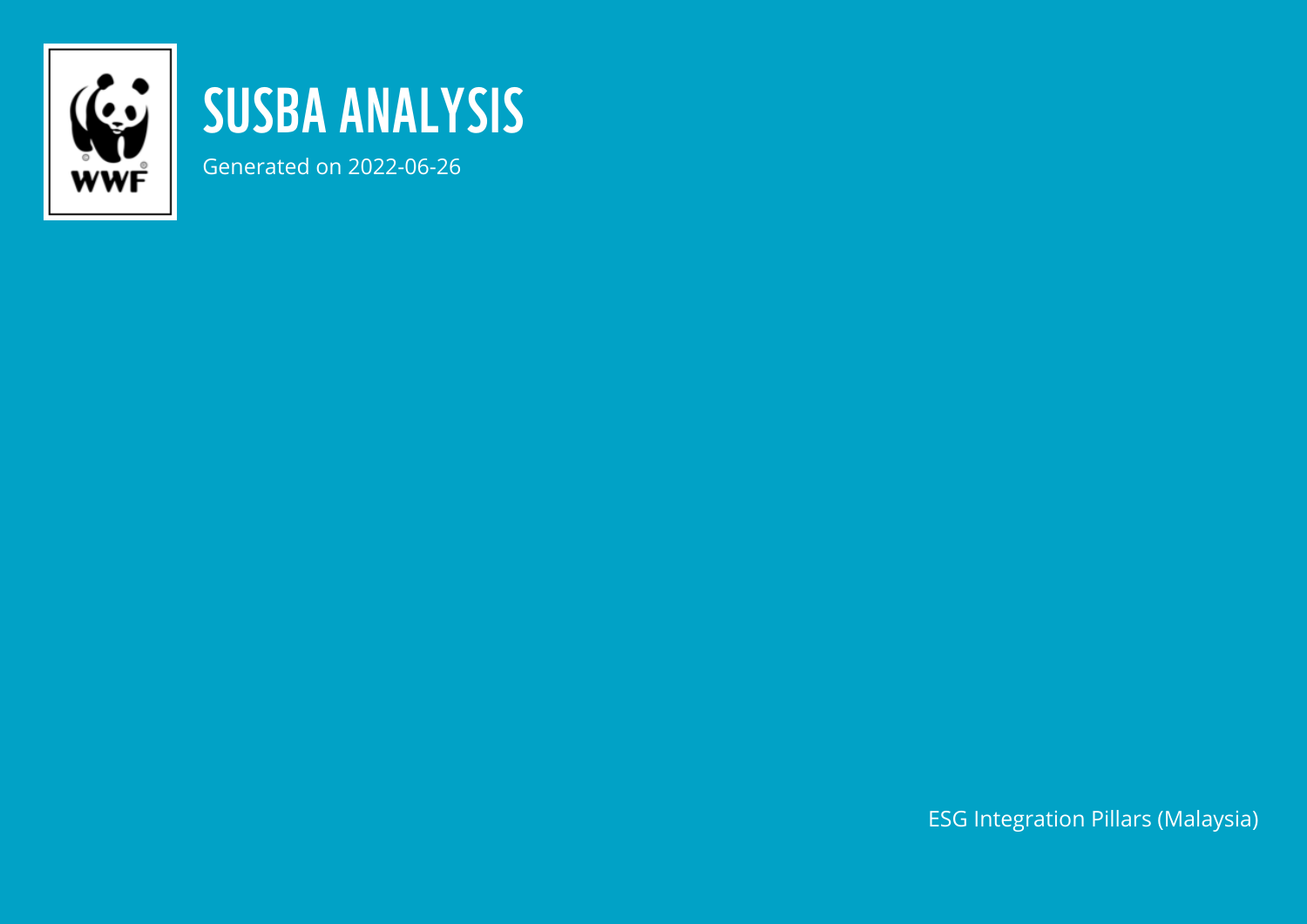## ASSESSMENTS



## **ESG Integration Pillars (Malaysia)**

| Purpose         |                                                                                              | AmBank | B <sub>l</sub> | <b>BR</b>  | <b>CIMB</b> |            |         | Hong Leong Maybank Public Bank | <b>RHB</b> | Average |
|-----------------|----------------------------------------------------------------------------------------------|--------|----------------|------------|-------------|------------|---------|--------------------------------|------------|---------|
|                 |                                                                                              |        |                | $\bigodot$ | $\odot$     | O          | $\odot$ |                                |            |         |
|                 | 1.1. Sustainability strategy and stakeholder<br>engagement                                   |        |                |            |             |            |         |                                |            |         |
|                 | 1.2. Participation in sustainable finance initiatives and<br>policy advocacy with regulators |        |                |            |             |            |         |                                |            |         |
|                 |                                                                                              |        |                |            |             |            |         |                                |            |         |
| <b>Policies</b> |                                                                                              | AmBank | B <sub>1</sub> | <b>BR</b>  | <b>CIMB</b> | Hong Leong | Maybank | Public Bank                    | <b>RHB</b> | Average |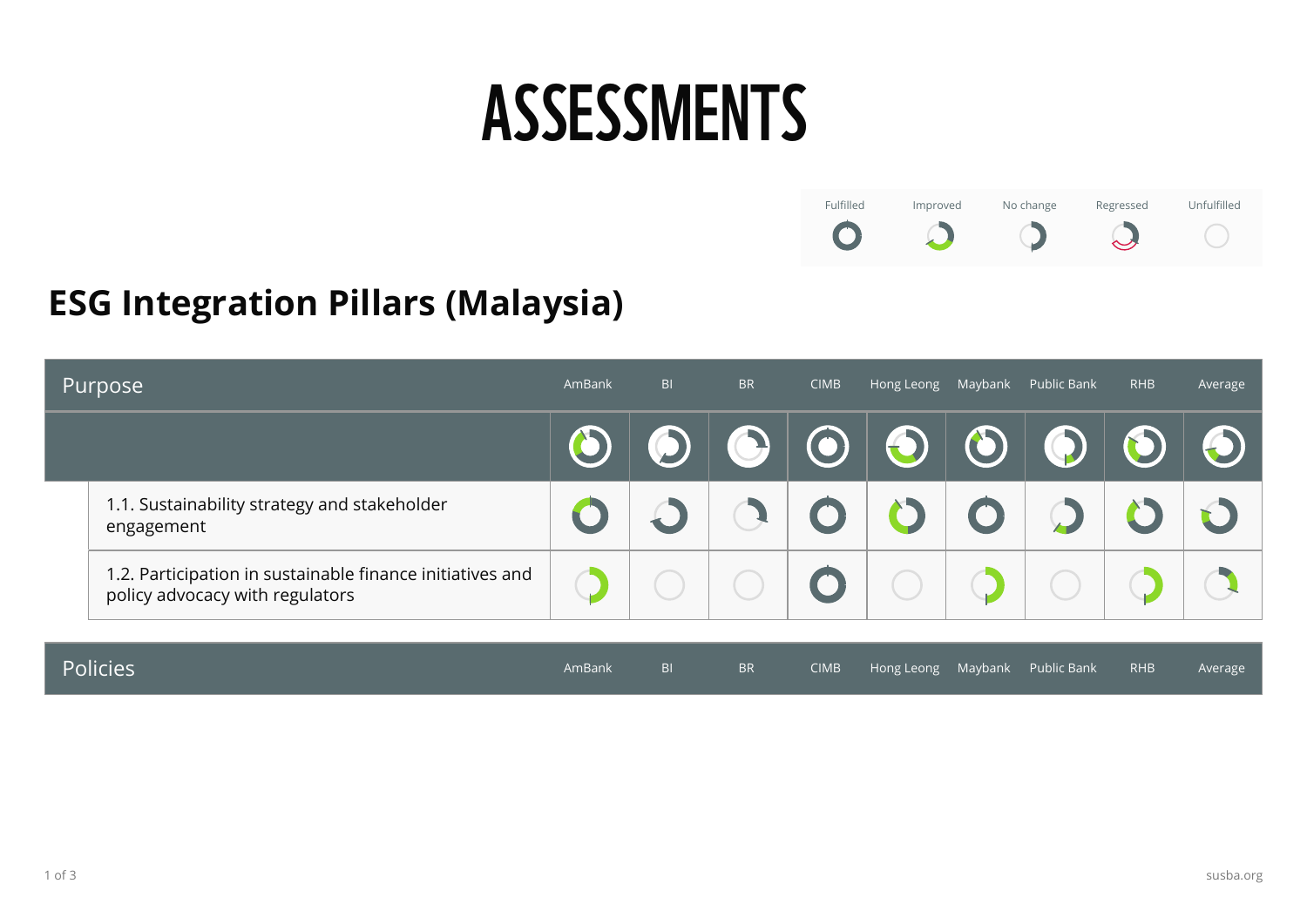| 2.1. Public statements on specific ESG issues |  |  |  |  |  |
|-----------------------------------------------|--|--|--|--|--|
| 2.2. Public statements on specific sectors    |  |  |  |  |  |

| Processes |                                                                 | AmBank | BI | <b>BR</b> | <b>CIMB</b> |  | Hong Leong Maybank Public Bank | <b>RHB</b> | Average |
|-----------|-----------------------------------------------------------------|--------|----|-----------|-------------|--|--------------------------------|------------|---------|
|           |                                                                 |        |    |           |             |  |                                |            |         |
|           | 3.1. Assessing ESG risks in client and transaction<br>approvals |        |    |           |             |  |                                |            |         |
|           | 3.2. Client monitoring and engagement                           |        |    |           |             |  |                                |            |         |

| People |                               | AmBank | BI | <b>BR</b> | <b>CIMB</b> |    | Hong Leong Maybank Public Bank | <b>RHB</b> | Average |
|--------|-------------------------------|--------|----|-----------|-------------|----|--------------------------------|------------|---------|
|        |                               |        |    |           |             | T) |                                |            |         |
|        | 4.1. Responsibilities for ESG |        |    |           |             |    |                                |            |         |